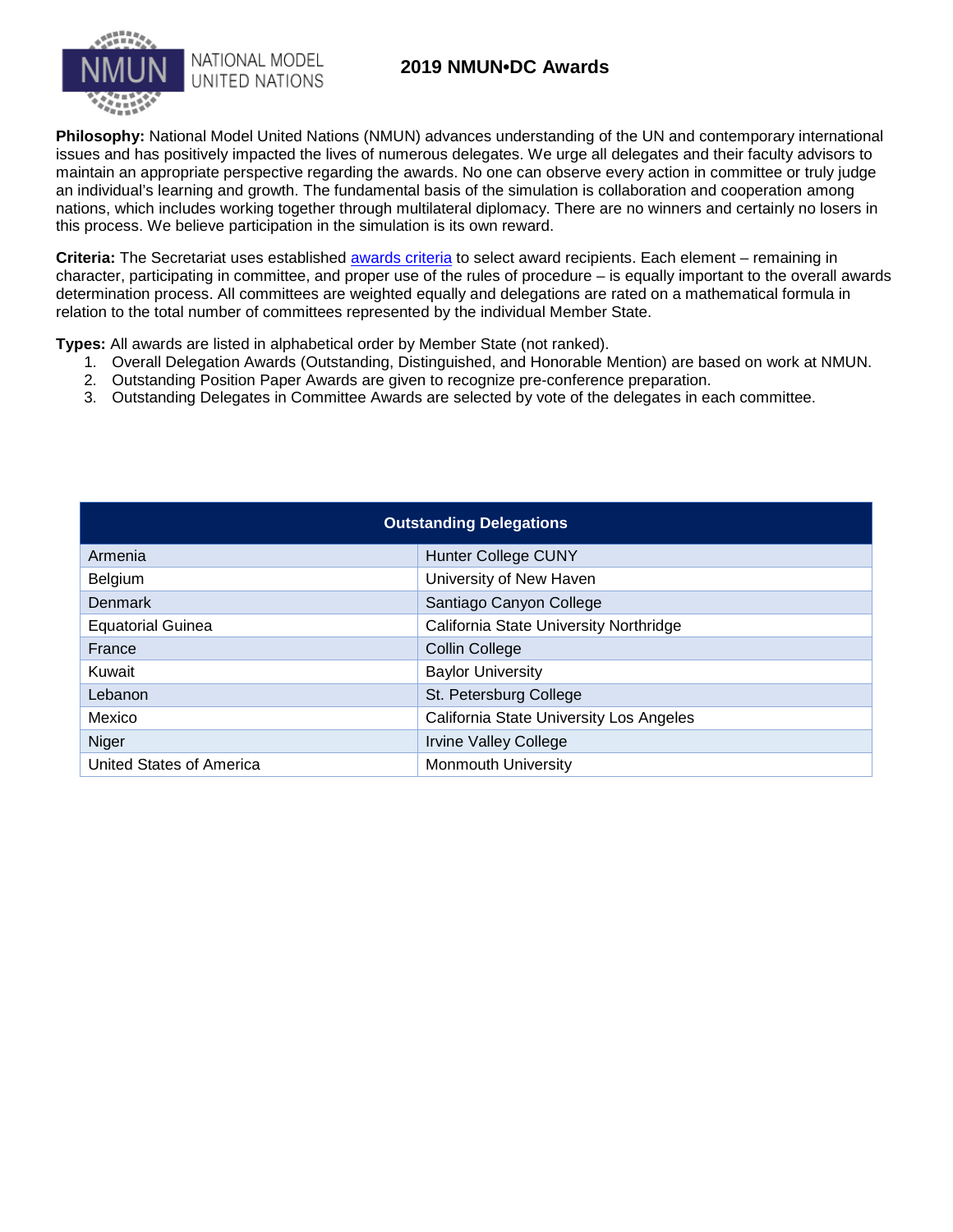| <b>Distinguished Delegations</b>      |                                         |  |  |  |
|---------------------------------------|-----------------------------------------|--|--|--|
| Bosnia and Herzegovina                | <b>Irvine Valley College</b>            |  |  |  |
| <b>Brazil</b>                         | <b>Florida Atlantic University</b>      |  |  |  |
| Colombia                              | <b>Texas Christian University</b>       |  |  |  |
| Côte D'Ivoire                         | <b>Salisbury University</b>             |  |  |  |
| Democratic People's Republic of Korea | The University of Texas at Dallas       |  |  |  |
| Egypt                                 | <b>Clemson University</b>               |  |  |  |
| Finland                               | <b>DePaul University</b>                |  |  |  |
| Germany                               | University of Maryland-Baltimore County |  |  |  |
| Ghana                                 | <b>Florida Atlantic University</b>      |  |  |  |
| Iceland                               | University of Kansas                    |  |  |  |
| Iraq                                  | The University of Texas at Dallas       |  |  |  |
| Ireland                               | Northwestern Polytechnical University   |  |  |  |
| New Zealand                           | Northwestern Polytechnical University   |  |  |  |
| Pakistan                              | <b>Florida Atlantic University</b>      |  |  |  |
| Poland                                | Georgia Institute of Technology         |  |  |  |
| Qatar                                 | West Virginia University                |  |  |  |
| Romania                               | <b>Suffolk University</b>               |  |  |  |
| Serbia                                | University of Calgary                   |  |  |  |
| United Kingdom                        | <b>Florida Atlantic University</b>      |  |  |  |
| Venezuela                             | California State University Los Angeles |  |  |  |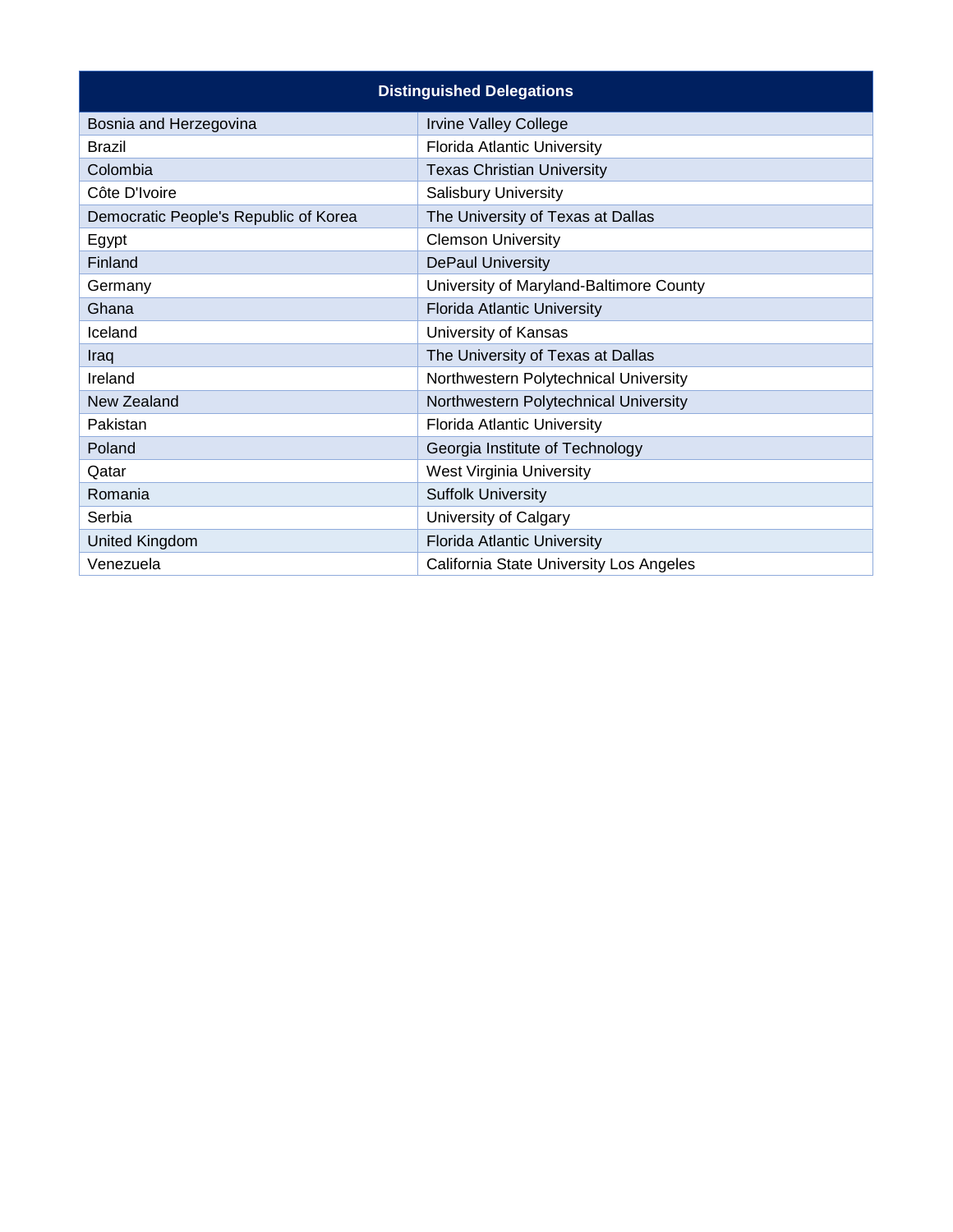| <b>Honorable Mention Delegations</b> |                                              |  |  |  |
|--------------------------------------|----------------------------------------------|--|--|--|
| Afghanistan                          | Pace University New York                     |  |  |  |
| Algeria                              | <b>Lamar University</b>                      |  |  |  |
| Australia                            | Texas A&M University at Galveston            |  |  |  |
| Austria                              | Randolph-Macon College                       |  |  |  |
| <b>Belarus</b>                       | Lafayette College                            |  |  |  |
| Canada                               | <b>Rock Valley College</b>                   |  |  |  |
| Chile                                | <b>Texas Tech Model United Nations</b>       |  |  |  |
| China                                | University of California Riverside           |  |  |  |
| Congo                                | <b>Hunter College CUNY</b>                   |  |  |  |
| Ecuador                              | <b>Florida Atlantic University</b>           |  |  |  |
| Greece                               | <b>Community College of Allegheny County</b> |  |  |  |
| Hungary                              | Saint Peter's University                     |  |  |  |
| India                                | University of Tsukuba                        |  |  |  |
| Indonesia                            | Montgomery College                           |  |  |  |
| Iran                                 | <b>Western Colorado University</b>           |  |  |  |
| <b>Israel</b>                        | Kedge Business School                        |  |  |  |
| Italy                                | American Public University System            |  |  |  |
| Jordan (FAO, UNEA, UNHCR)            | <b>Monmouth University</b>                   |  |  |  |
| Kenya                                | <b>Suffolk University</b>                    |  |  |  |
| Morocco                              | Consules                                     |  |  |  |
| Nicaragua                            | Pace University Pleasantville                |  |  |  |
| Norway                               | Hawaii Pacific University                    |  |  |  |
| Philippines                          | University of Bridgeport                     |  |  |  |
| Republic of Korea                    | University of Maryland-Baltimore County      |  |  |  |
| Russian Federation                   | Manhattan College                            |  |  |  |
| Rwanda                               | LaGuardia Community College                  |  |  |  |
| South Africa                         | <b>Shepherd University</b>                   |  |  |  |
| Spain                                | <b>Tallahassee Community College</b>         |  |  |  |
| Sudan                                | <b>Montgomery College</b>                    |  |  |  |
| Switzerland                          | <b>Colgate University</b>                    |  |  |  |
| Syrian Arab Republic                 | Reitaku University                           |  |  |  |
| Turkmenistan                         | Pace University Pleasantville                |  |  |  |
| Vanuatu                              | <b>Clemson University</b>                    |  |  |  |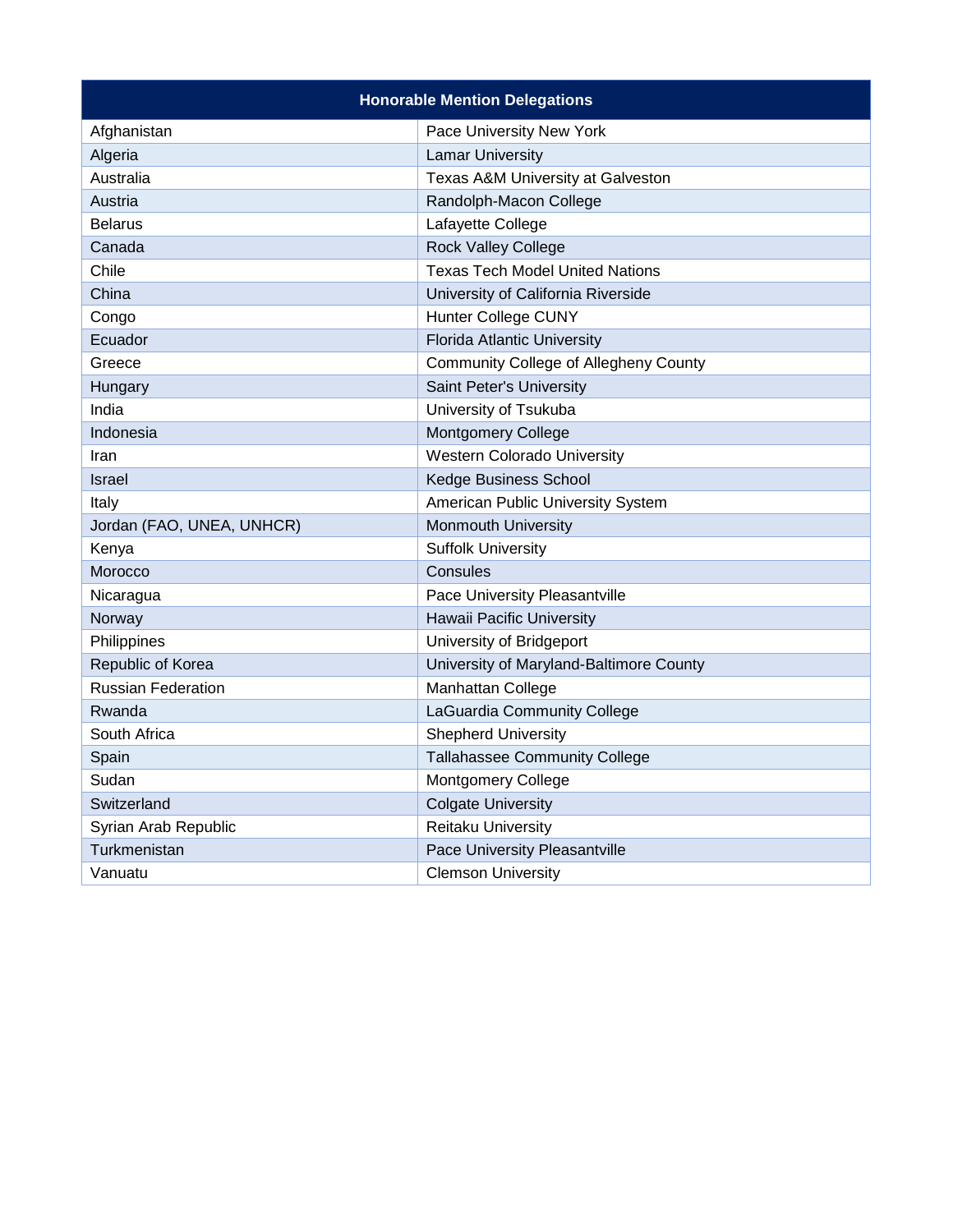| <b>Outstanding Position Papers</b>                                     |                          |                                         |  |
|------------------------------------------------------------------------|--------------------------|-----------------------------------------|--|
|                                                                        | <b>Equatorial Guinea</b> | California State University Northridge  |  |
| <b>CSW - Commission on</b>                                             | Iraq                     | The University of Texas at Dallas       |  |
| the Status of Women                                                    | Ireland                  | Northwestern Polytechnical University   |  |
|                                                                        | Niger                    | <b>Irvine Valley College</b>            |  |
|                                                                        | Colombia                 | <b>Texas Christian University</b>       |  |
| <b>ECOSOC - Economic and</b>                                           | <b>Denmark</b>           | Santiago Canyon College                 |  |
| <b>Social Council Plenary</b>                                          | France                   | <b>Collin College</b>                   |  |
|                                                                        | Ireland                  | Northwestern Polytechnical University   |  |
|                                                                        | Belgium                  | University of New Haven                 |  |
|                                                                        | Chile                    | <b>Texas Tech Model United Nations</b>  |  |
|                                                                        | Congo                    | <b>Hunter College CUNY</b>              |  |
|                                                                        | <b>Denmark</b>           | Santiago Canyon College                 |  |
| <b>FAO - Food and Agriculture</b><br><b>Organization of the United</b> | <b>Equatorial Guinea</b> | California State University Northridge  |  |
| <b>Nations</b>                                                         | Ireland                  | Northwestern Polytechnical University   |  |
|                                                                        | Mexico                   | California State University Los Angeles |  |
|                                                                        | Niger                    | <b>Irvine Valley College</b>            |  |
|                                                                        | Qatar                    | West Virginia University                |  |
|                                                                        | Saudi Arabia             | West Virginia University                |  |
|                                                                        | Belgium                  | University of New Haven                 |  |
|                                                                        | Bosnia and Herzegovina   | <b>Irvine Valley College</b>            |  |
|                                                                        | Denmark                  | Santiago Canyon College                 |  |
|                                                                        | Egypt                    | <b>Clemson University</b>               |  |
| <b>GA1 - General Assembly</b>                                          | Iraq                     | The University of Texas at Dallas       |  |
| <b>First Committee</b>                                                 | Ireland                  | Northwestern Polytechnical University   |  |
|                                                                        | Kuwait                   | <b>Baylor University</b>                |  |
|                                                                        | Malawi                   | Pace University New York                |  |
|                                                                        | Qatar                    | <b>West Virginia University</b>         |  |
|                                                                        | Syrian Arab Republic     | Reitaku University                      |  |
|                                                                        | Belgium                  | University of New Haven                 |  |
|                                                                        | Bosnia and Herzegovina   | <b>Irvine Valley College</b>            |  |
|                                                                        | Congo                    | <b>Hunter College CUNY</b>              |  |
|                                                                        | Costa Rica               | Pace University New York                |  |
| <b>GA 4 - General Assembly</b>                                         | <b>Equatorial Guinea</b> | California State University Northridge  |  |
| <b>Fourth Committee</b>                                                | Indonesia                | <b>Montgomery College</b>               |  |
|                                                                        | New Zealand              | Northwestern Polytechnical University   |  |
|                                                                        | Niger                    | <b>Irvine Valley College</b>            |  |
|                                                                        | Saudi Arabia             | West Virginia University                |  |
|                                                                        | Serbia                   | <b>University of Calgary</b>            |  |
| <b>SC - Security Council</b>                                           | Indonesia                | <b>Montgomery College</b>               |  |
|                                                                        | Kuwait                   | <b>Baylor University</b>                |  |
|                                                                        | <b>Denmark</b>           | Santiago Canyon College                 |  |
|                                                                        | Egypt                    | <b>Clemson University</b>               |  |
|                                                                        | Iraq                     | The University of Texas at Dallas       |  |
| <b>UNEA - United Nations</b><br><b>Environment Assembly</b>            | Italy                    | American Public University System       |  |
|                                                                        | Kuwait                   | <b>Baylor University</b>                |  |
|                                                                        | New Zealand              | Northwestern Polytechnical University   |  |
|                                                                        | Niger                    | <b>Irvine Valley College</b>            |  |
|                                                                        | Spain                    | <b>Tallahassee Community College</b>    |  |
|                                                                        | Turkmenistan             | Pace University Pleasantville           |  |
|                                                                        | <b>Ukraine</b>           | West Virginia University                |  |